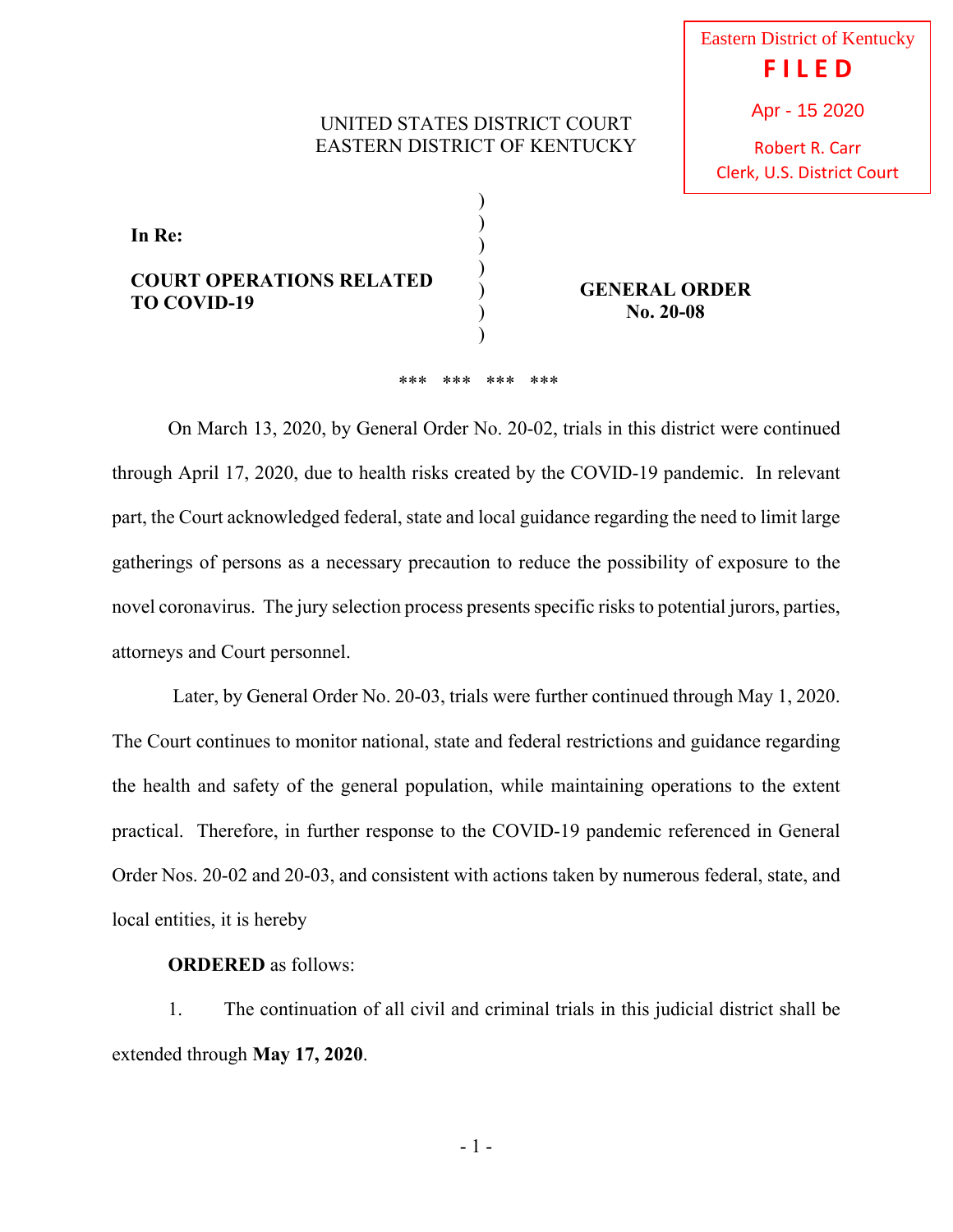2. With respect to criminal trials continued by this order, the Court again incorporates the reasons outlined in General Order Nos. 20-02 and 20-03 in finding that, based on public health recommendations and the severity of risk posed to the public the time period of the continuance caused by this general order shall be excluded under the Speedy Trial Act. Present conditions continue to warrant a general continuance of all trials in this district through at least May 17, 2020.<sup>1</sup> Therefore, with respect to criminal actions, the Court specifically finds

<sup>1</sup> The President and the White House Coronavirus Task Force previously issued guidance recommending that Americans "[w]ork or engage in schooling from home whenever possible." *See Coronavirus Guidelines for America*, https://www.whitehouse.gov/briefings statements/coronavirus-guidelines-america/ (issued Mar. 16, 2020). The Task Force recently observed that coronavirus mitigation efforts should not be halted at this time and Americans should continue to stay home, if possible. *See Remarks by President Trump, Vice President Pence, and Members of the Coronavirus Task Force in Press Briefing*, https://www.whitehouse.gov/briefings-statements/remarks-president-trump-vice-presidentpence-members-coronavirus-task-force-press-briefing-24/ (issued Apr. 10, 2020). Additionally, the Centers for Disease Control and Prevention ("CDC") continues to recommend social distancing, indicating that limiting face-to-face contact is the best way to reduce the spread of COVID-19. *See Social Distancing, Quarantine, and Isolation*, https://www.cdc.gov/coronavirus/2019-ncov/prevent-getting-sick/social-distancing.html (last accessed Apr. 14, 2020).

These statements, declarations, recommendations, and guidance further support the Court's finding that "the ends of justice served by [this general order] outweigh the best interest of the public and the defendant" (or defendants) in a speedy trial." *See* 18 U.S.C. § 3161(h)(7)(A); *cf. United States v. Scott*, 245 F. App'x 391, 394 (5th Cir. 2007) (affirming excludability of "Hurricane-Katrina-related continuance"); *In re Extension of Certain Deadlines in Criminal Cases as a Result of Hurricane Sandy & Court Closure*, 2012 WL 5359631, at \*1 (S.D.N.Y. Oct. 29, 2012) (excluding delay attributable to Hurricane Sandy for "any pending criminal cases requiring action by a grand jury[.]"). The judge assigned to the respective matter will re-set proceedings as soon as the concerns motivating the general continuance sufficiently dissipate.